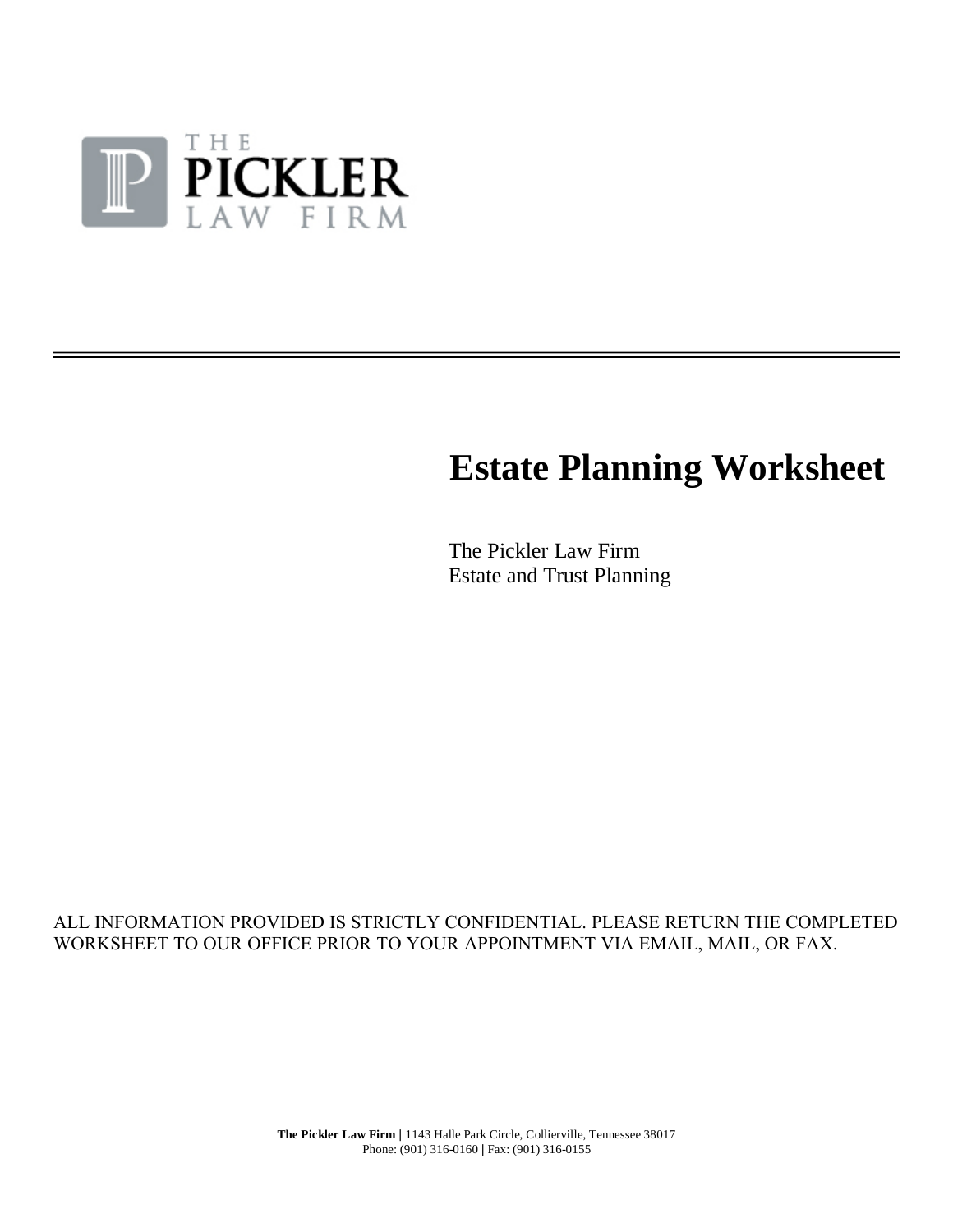|  | Full Legal Name                                                                                                   |  |
|--|-------------------------------------------------------------------------------------------------------------------|--|
|  |                                                                                                                   |  |
|  |                                                                                                                   |  |
|  |                                                                                                                   |  |
|  | Mobile Telephone _______________________Home Telephone __________________________Spouse Telephone _______________ |  |
|  |                                                                                                                   |  |
|  |                                                                                                                   |  |
|  |                                                                                                                   |  |

# **Children and Other Family Members**

| Use full legal name: |                                                                                                                      |                   |                  |
|----------------------|----------------------------------------------------------------------------------------------------------------------|-------------------|------------------|
| <b>Name</b>          |                                                                                                                      | <b>Birth Date</b> | Relationship     |
|                      |                                                                                                                      |                   |                  |
|                      |                                                                                                                      |                   |                  |
|                      |                                                                                                                      |                   |                  |
| Comments:            |                                                                                                                      |                   |                  |
|                      |                                                                                                                      |                   |                  |
|                      |                                                                                                                      |                   |                  |
|                      | <b>Advisors</b>                                                                                                      |                   |                  |
|                      | <b>Name</b>                                                                                                          |                   | <b>Telephone</b> |
| Personal Attorney    |                                                                                                                      |                   |                  |
| Accountant           |                                                                                                                      |                   |                  |
| Financial Advisor    | <u> 2000 - 2000 - 2000 - 2000 - 2000 - 2000 - 2000 - 2000 - 2000 - 2000 - 2000 - 2000 - 2000 - 2000 - 2000 - 200</u> |                   |                  |
|                      |                                                                                                                      |                   |                  |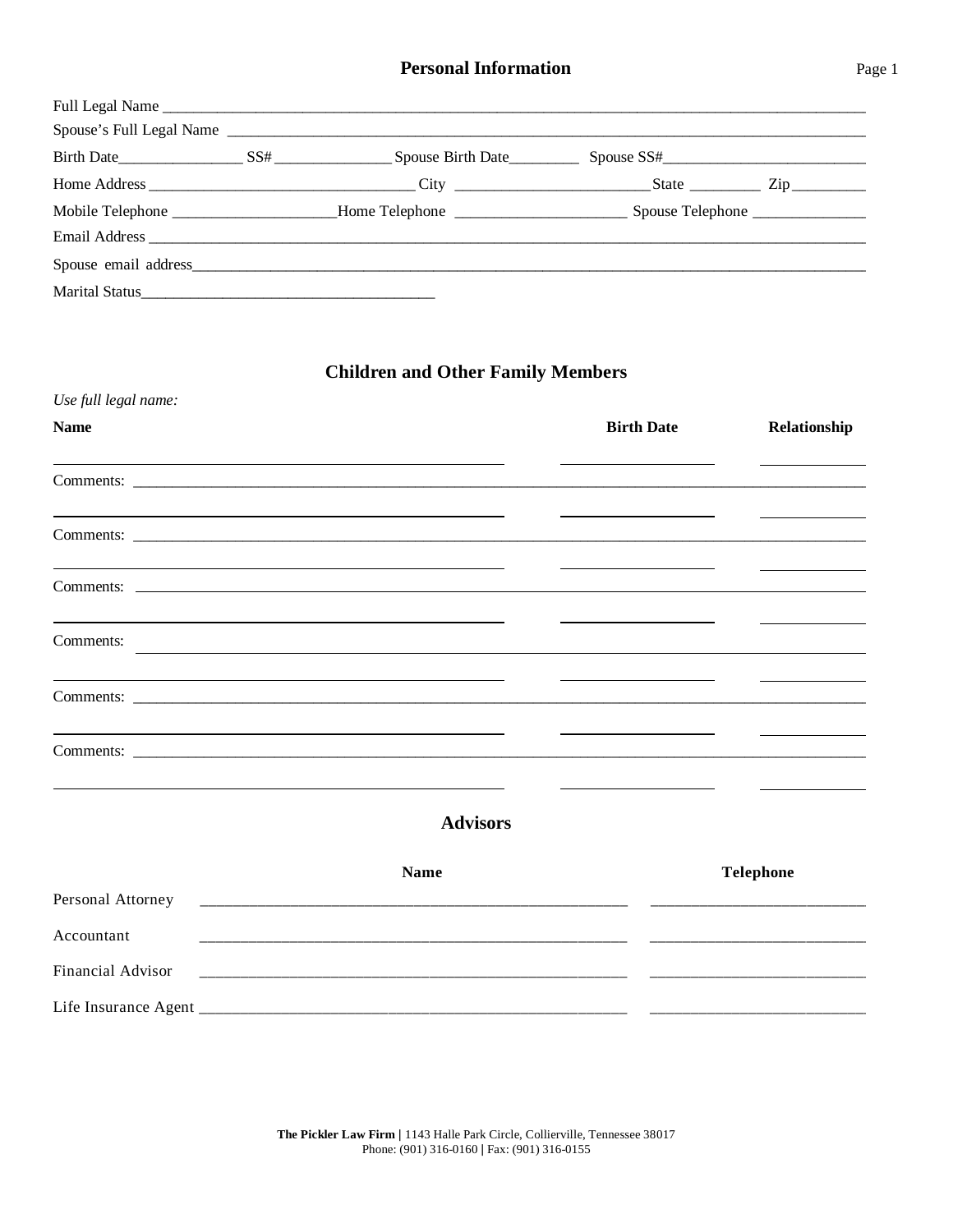## **Your Concerns** Page 2

Please rate the following as to how important they are to you: *(H high concern, S some concerned, L low concern, N/A no concern or not applicable)*

| <b>Description</b>                                                                                                                                            | <b>Level of Concern</b> |
|---------------------------------------------------------------------------------------------------------------------------------------------------------------|-------------------------|
| Desire to get affairs in order and create a comprehensive plan to manage affairs in case of<br>death or disability.                                           |                         |
| Providing for and protecting children.                                                                                                                        |                         |
| Providing for and protecting grandchildren.                                                                                                                   |                         |
| Disinheriting a family member.                                                                                                                                |                         |
| Providing for charities at the time of death.                                                                                                                 |                         |
| Plan for the transfer and survival of a family business.                                                                                                      |                         |
| Avoiding or reducing your estate taxes.                                                                                                                       |                         |
| Avoiding probate.                                                                                                                                             |                         |
| Reduce administration costs at time of your death.                                                                                                            |                         |
| Avoiding a conservatorship ("living probate") in case of a disability.                                                                                        |                         |
| Avoiding will contests or other disputes upon death.                                                                                                          |                         |
| Protecting assets from lawsuits or creditors.                                                                                                                 |                         |
| Preserving the privacy of affairs in case of disability or at time of death from business<br>competitors, predators, dishonest persons and curiosity seekers. |                         |
| Plan for a child with disabilities or special needs, such as medical or learning disabilities.                                                                |                         |
| Protecting children's inheritance from the possibility of failed marriages.                                                                                   |                         |
| Provide that your death shall not be unnecessarily prolonged by artificial means or<br>measures.                                                              |                         |
| Other Concerns (Please list below):                                                                                                                           |                         |
|                                                                                                                                                               |                         |
|                                                                                                                                                               |                         |
|                                                                                                                                                               |                         |
|                                                                                                                                                               |                         |
|                                                                                                                                                               |                         |

\_\_\_\_\_\_\_\_\_\_\_\_\_\_\_\_\_\_\_\_\_\_\_\_\_\_\_\_\_\_\_\_\_\_\_\_\_\_\_\_\_\_\_\_\_\_\_\_\_\_\_\_\_\_\_\_\_\_\_\_\_\_\_\_\_\_\_\_\_\_\_\_\_\_\_\_\_\_\_\_\_\_\_\_\_\_\_\_\_\_\_

\_\_\_\_\_\_\_\_\_\_\_\_\_\_\_\_\_\_\_\_\_\_\_\_\_\_\_\_\_\_\_\_\_\_\_\_\_\_\_\_\_\_\_\_\_\_\_\_\_\_\_\_\_\_\_\_\_\_\_\_\_\_\_\_\_\_\_\_\_\_\_\_\_\_\_\_\_\_\_\_\_\_\_\_\_\_\_\_\_\_\_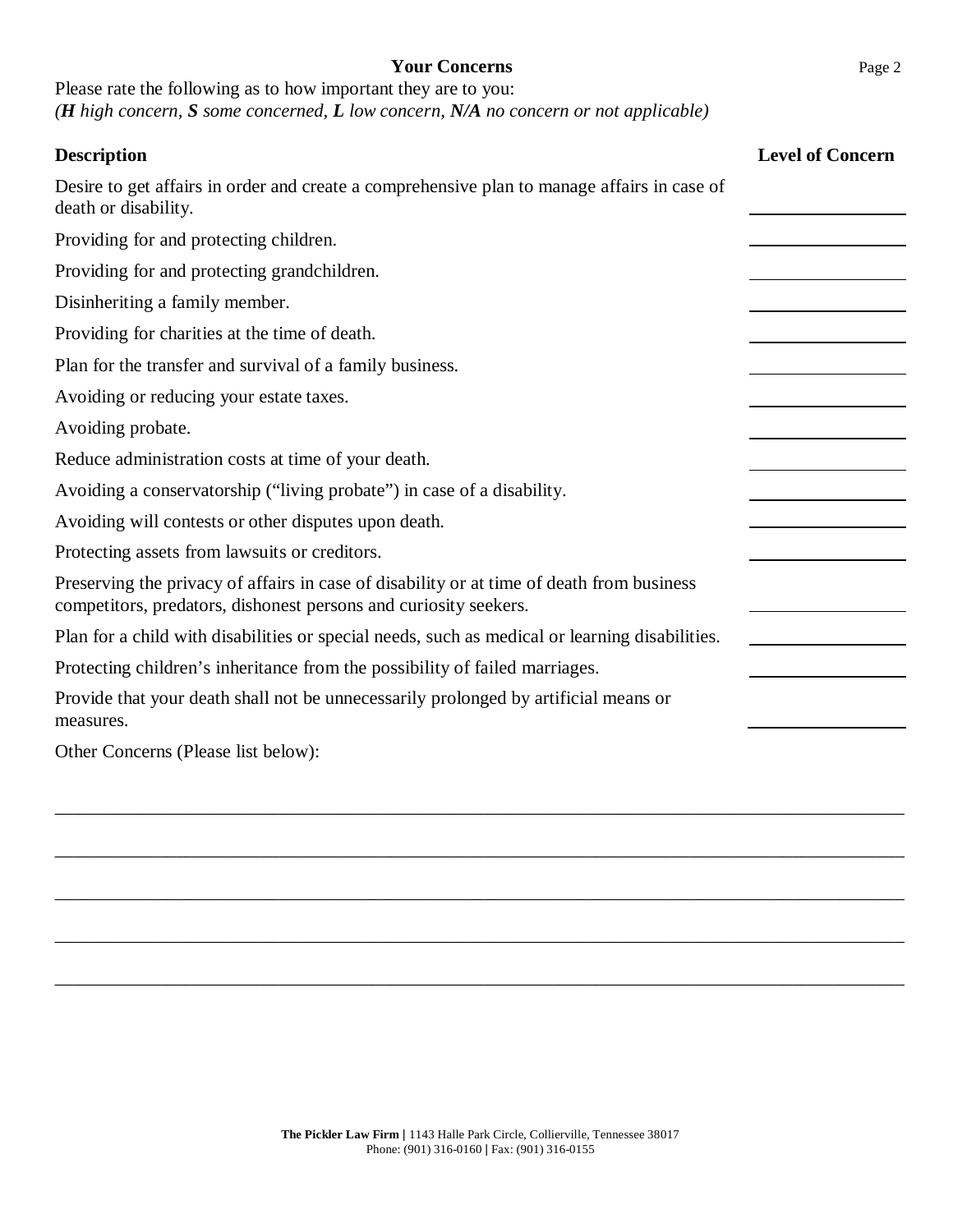| (Please check "Yes" or "No" for your answer)                                                                                                    | Yes | $\mathbf{N}\mathbf{0}$ |
|-------------------------------------------------------------------------------------------------------------------------------------------------|-----|------------------------|
| Are you receiving Social Security, disability, or other governmental benefits? Describe<br>below                                                |     |                        |
| Are you making payments pursuant to a divorce or property settlement order? Please<br>furnish a copy                                            |     |                        |
| Have you been widowed? If a federal estate tax return or a state death tax return was<br>filed, please furnish a copy                           |     |                        |
| Have you ever filed federal or state gift tax<br>returns? Please furnish copies of these returns                                                |     |                        |
| Have completed previous will, trust, or estate planning? Please furnish copies of<br>these documents                                            |     |                        |
| Do you support any charitable organizations now that you wish to make provisions<br>for at the time of your death? If so, please explain below. |     |                        |
| Are there any other charitable organizations you wish to make provisions for at the time<br>of your death? If so, please explain below.         |     |                        |
| Are you currently the beneficiary of anyone else's trust? If so, please explain below.                                                          |     |                        |
| Do any of your children have special educational, medical, or physical needs?                                                                   |     |                        |
| Do any of your children receive governmental support or benefits?                                                                               |     |                        |
| Do you provide primary or other major financial support to adult children or others?                                                            |     |                        |

# **Additional Information**

\_\_\_\_\_\_\_\_\_\_\_\_\_\_\_\_\_\_\_\_\_\_\_\_\_\_\_\_\_\_\_\_\_\_\_\_\_\_\_\_\_\_\_\_\_\_\_\_\_\_\_\_\_\_\_\_\_\_\_\_\_\_\_\_\_\_\_\_\_\_\_\_\_\_\_\_\_\_\_\_\_\_\_\_\_\_\_\_\_\_\_\_\_\_\_\_\_\_\_

\_\_\_\_\_\_\_\_\_\_\_\_\_\_\_\_\_\_\_\_\_\_\_\_\_\_\_\_\_\_\_\_\_\_\_\_\_\_\_\_\_\_\_\_\_\_\_\_\_\_\_\_\_\_\_\_\_\_\_\_\_\_\_\_\_\_\_\_\_\_\_\_\_\_\_\_\_\_\_\_\_\_\_\_\_\_\_\_\_\_\_\_\_\_\_\_\_\_\_

\_\_\_\_\_\_\_\_\_\_\_\_\_\_\_\_\_\_\_\_\_\_\_\_\_\_\_\_\_\_\_\_\_\_\_\_\_\_\_\_\_\_\_\_\_\_\_\_\_\_\_\_\_\_\_\_\_\_\_\_\_\_\_\_\_\_\_\_\_\_\_\_\_\_\_\_\_\_\_\_\_\_\_\_\_\_\_\_\_\_\_\_\_\_\_\_\_\_\_

\_\_\_\_\_\_\_\_\_\_\_\_\_\_\_\_\_\_\_\_\_\_\_\_\_\_\_\_\_\_\_\_\_\_\_\_\_\_\_\_\_\_\_\_\_\_\_\_\_\_\_\_\_\_\_\_\_\_\_\_\_\_\_\_\_\_\_\_\_\_\_\_\_\_\_\_\_\_\_\_\_\_\_\_\_\_\_\_\_\_\_\_\_\_\_\_\_\_\_

\_\_\_\_\_\_\_\_\_\_\_\_\_\_\_\_\_\_\_\_\_\_\_\_\_\_\_\_\_\_\_\_\_\_\_\_\_\_\_\_\_\_\_\_\_\_\_\_\_\_\_\_\_\_\_\_\_\_\_\_\_\_\_\_\_\_\_\_\_\_\_\_\_\_\_\_\_\_\_\_\_\_\_\_\_\_\_\_\_\_\_\_\_\_\_\_\_\_\_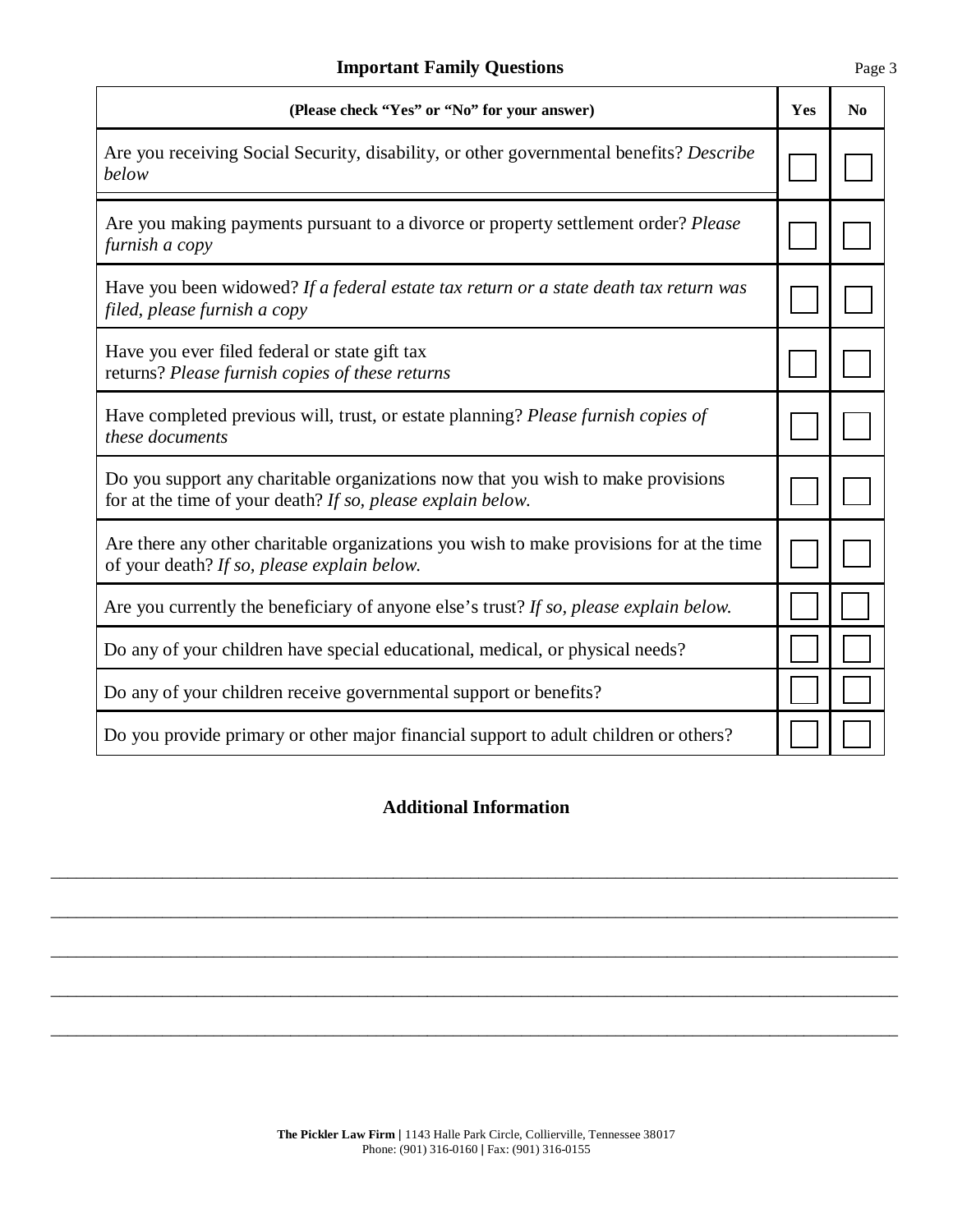## **Real Property** Page 4

**TYPE:** Any interest in real estate including your family residence, vacation home, time share, vacant land, etc.

| <b>General Description and/or Address</b> | Owner        | <b>Market</b><br><b>Value</b> | Loan<br><b>Balance</b> |
|-------------------------------------------|--------------|-------------------------------|------------------------|
|                                           |              |                               |                        |
|                                           | <b>Total</b> |                               |                        |

## **Furniture and Personal Effects**

**TYPE:** List separately only major personal effects such as jewelry, collections, antiques, furs, and all other valuable non-business personal property *(indicate type below and give a lump sum value for miscellaneous, less valuable items.).*

| <b>Type or Description</b>                                                                                                                                                                                                                                                                       | Owner        | <b>Market Value</b> |
|--------------------------------------------------------------------------------------------------------------------------------------------------------------------------------------------------------------------------------------------------------------------------------------------------|--------------|---------------------|
| Miscellaneous Furniture and Household Effects (Total)                                                                                                                                                                                                                                            |              |                     |
|                                                                                                                                                                                                                                                                                                  |              |                     |
|                                                                                                                                                                                                                                                                                                  |              |                     |
|                                                                                                                                                                                                                                                                                                  |              |                     |
|                                                                                                                                                                                                                                                                                                  |              |                     |
|                                                                                                                                                                                                                                                                                                  | <b>Total</b> |                     |
| $\mathbf{A}$ and $\mathbf{B}$ and $\mathbf{B}$ and $\mathbf{B}$ and $\mathbf{B}$ and $\mathbf{B}$ and $\mathbf{B}$ and $\mathbf{B}$ and $\mathbf{B}$ and $\mathbf{B}$ and $\mathbf{B}$ and $\mathbf{B}$ and $\mathbf{B}$ and $\mathbf{B}$ and $\mathbf{B}$ and $\mathbf{B}$ and $\mathbf{B}$ and |              |                     |

**Automobiles, Boats, and RVs**

**TYPE:** For each motor vehicle, boat, RV, etc. please list the following: description, how titled, market value and encumbrance:

### **Bank Accounts**

**TYPE:** Checking Account "CA", Savings Account "SA", Certificates of Deposit "CD", Money Market "MM" (*indicate type below). Do not include IRAs or 401(k)s here*

| Name of Institution and account number | <b>Type</b> | Owner        | Amount |
|----------------------------------------|-------------|--------------|--------|
|                                        |             |              |        |
|                                        |             |              |        |
|                                        |             |              |        |
|                                        |             |              |        |
|                                        |             |              |        |
|                                        |             | <b>Total</b> |        |

Note: If Account is in your name (or your spouse's name) for the benefit of a minor, please specify and give minor's name.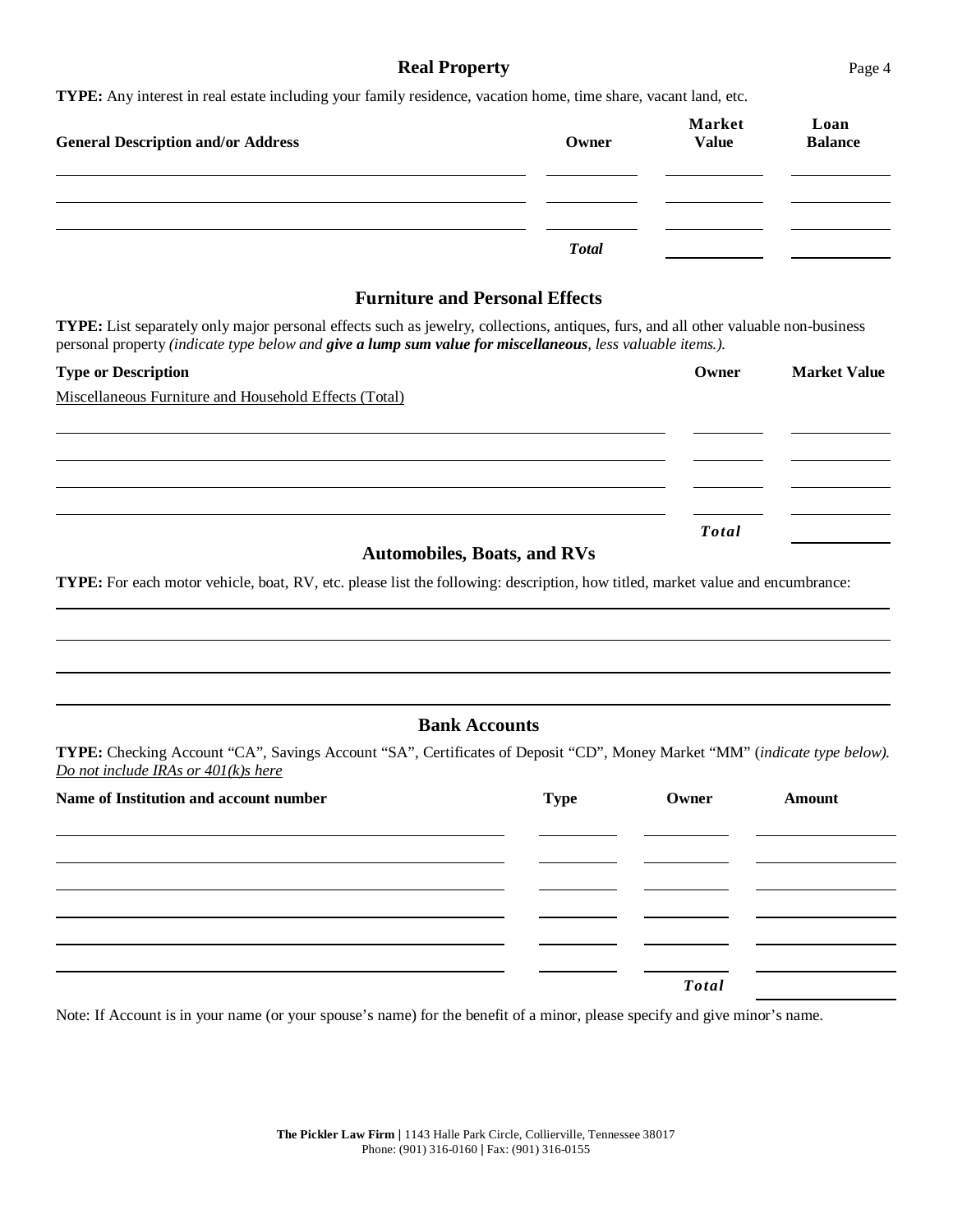## **Stocks and Bonds** Page 5

**TYPE:** List any and all stocks and bonds you own. If held in a brokerage account, lump them together under each account. *(indicate type below)*

| <b>Stocks, Bonds or Investment Accounts</b> | <b>Type</b> | <b>Acct. Number</b> | Owner | <b>Amount</b> |
|---------------------------------------------|-------------|---------------------|-------|---------------|
|                                             |             |                     |       |               |
|                                             |             |                     |       |               |
|                                             |             |                     |       |               |
|                                             |             |                     |       |               |
|                                             |             |                     | Total |               |

# **Life Insurance Policies and Annuities**

**TYPE:** Term, whole life, split dollar, group life, annuity. **ADDITIONAL INFORMATION:** Insurance company, type, face amount (death benefit), whose life is insured, who owns the policy, the current beneficiaries, who pays the premium, and who is the life insurance agent.

*Total*

#### **Retirement Plans**

**TYPE:** Pension (P), Profit Sharing (PS), H.R. 10, IRA, SEP, 401(K). **ADDITIONAL INFORMATION:** Describe the type of plan, the plan name, the current value of the plan, and any other pertinent information.

*Total*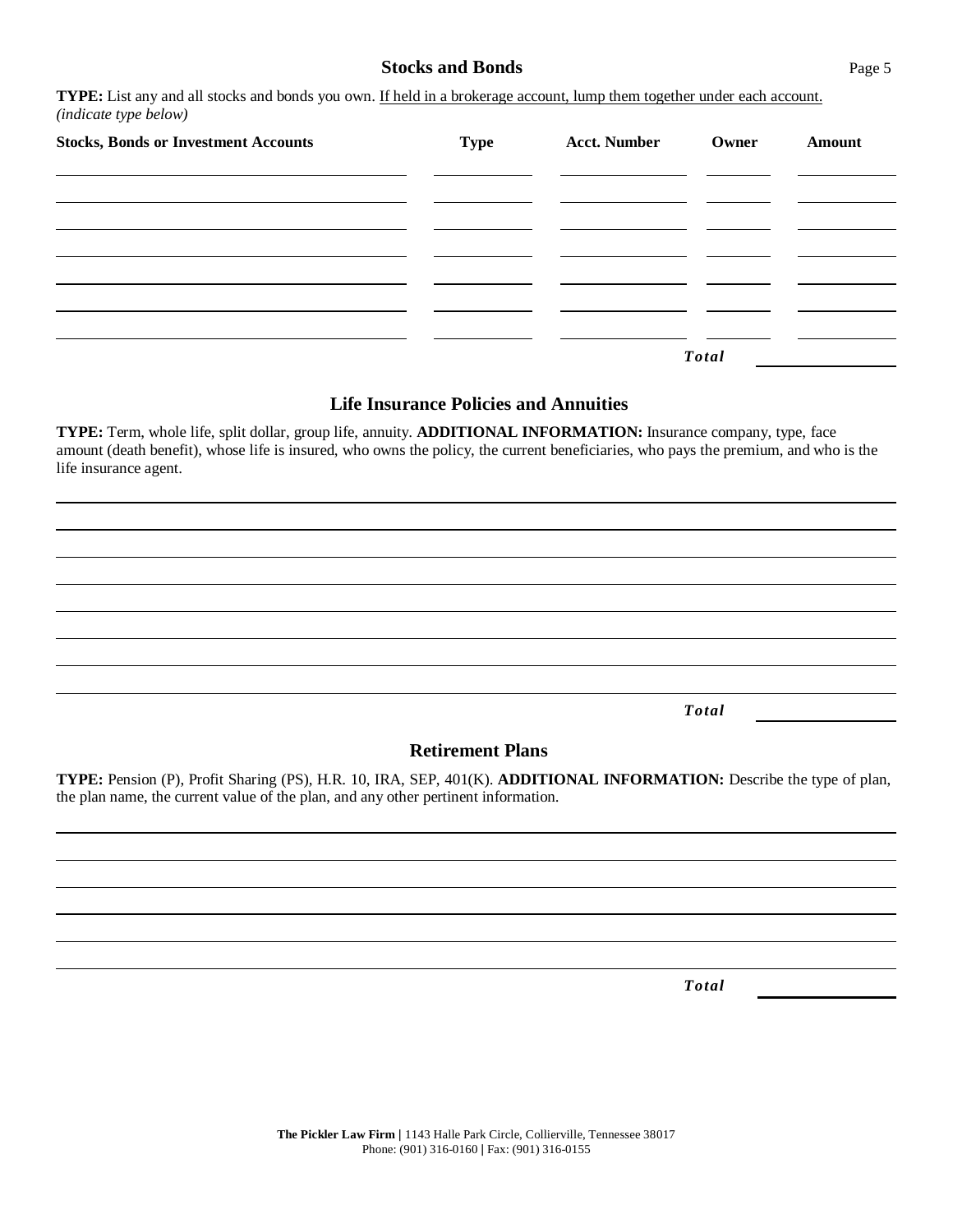## **Business Interests** Page 6

**TYPE:** General and Limited Partnerships, Sole Proprietorships, privately owned corporations, professional corporations, oil interests, farm and ranch interests. **ADDITIONAL INFORMATION:** Give a description of the interests, ownership in the interests, and the estimated value of the interests.

|                                                                                  |                          |                 | <b>Total</b> |                                  |
|----------------------------------------------------------------------------------|--------------------------|-----------------|--------------|----------------------------------|
|                                                                                  | <b>Money Owed to You</b> |                 |              |                                  |
| TYPE: Mortgages or promissory notes payable to you, or other moneys owed to you. |                          |                 |              |                                  |
| <b>Name of Debtor</b>                                                            | Date of                  | <b>Maturity</b> | Owed         | <b>Current</b><br><b>Balance</b> |
|                                                                                  | <b>Note</b>              | Date            | to           |                                  |
|                                                                                  |                          |                 |              |                                  |
|                                                                                  |                          |                 |              |                                  |
|                                                                                  |                          |                 |              |                                  |
|                                                                                  |                          |                 |              |                                  |
|                                                                                  |                          |                 | <b>Total</b> |                                  |

# **Anticipated Inheritance, Gift, or Lawsuit Judgment**

**TYPE:** Gifts or inheritances that you expect to receive at some time in the future; or moneys that you anticipate receiving through a judgment in a lawsuit. **Describe in appropriate detail**.

#### **Description**

| <b>Total estimated value</b>                                                                          |              |              |
|-------------------------------------------------------------------------------------------------------|--------------|--------------|
| <b>Other Assets</b>                                                                                   |              |              |
| <b>TYPE:</b> Other property is any property that you have that does not fit into any listed category. |              |              |
| <b>Type</b>                                                                                           | Owner        | <b>Value</b> |
|                                                                                                       |              |              |
|                                                                                                       |              |              |
|                                                                                                       |              |              |
|                                                                                                       |              |              |
|                                                                                                       |              |              |
|                                                                                                       | <b>Total</b> |              |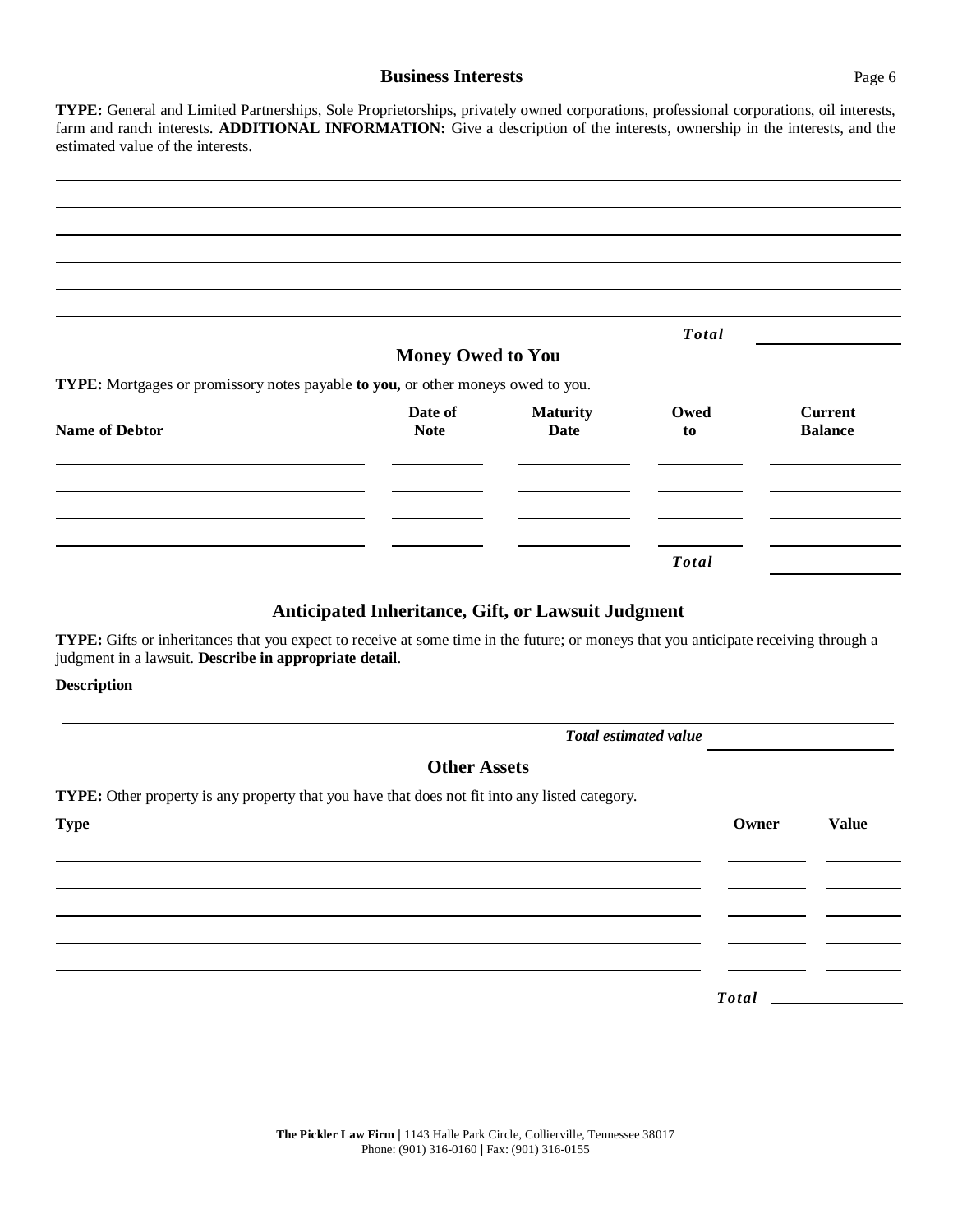## **Summary of Values** Page 7

|                                       | Amount*       |         |                    |
|---------------------------------------|---------------|---------|--------------------|
| <b>Assets</b>                         | <b>Client</b> | Other's | <b>Total Value</b> |
| <b>Real Property</b>                  |               |         |                    |
| <b>Furniture and Personal Effects</b> |               |         |                    |
| Automobiles, Boats and RV's           |               |         |                    |
| <b>Bank and Savings Accounts</b>      |               |         |                    |
| <b>Stocks and Bonds</b>               |               |         |                    |
| Life Insurance and Annuities          |               |         |                    |
| <b>Retirement Plans</b>               |               |         |                    |
| <b>Business Interests</b>             |               |         |                    |
| Money owed to you                     |               |         |                    |
| Anticipated Inheritance, Etc.         |               |         |                    |
| <b>Other Assets</b>                   |               |         |                    |
| <b>Total Assets:</b>                  |               |         |                    |

*\*Values for property owned with other put your percentage in client's column and other's percentage in other's column.*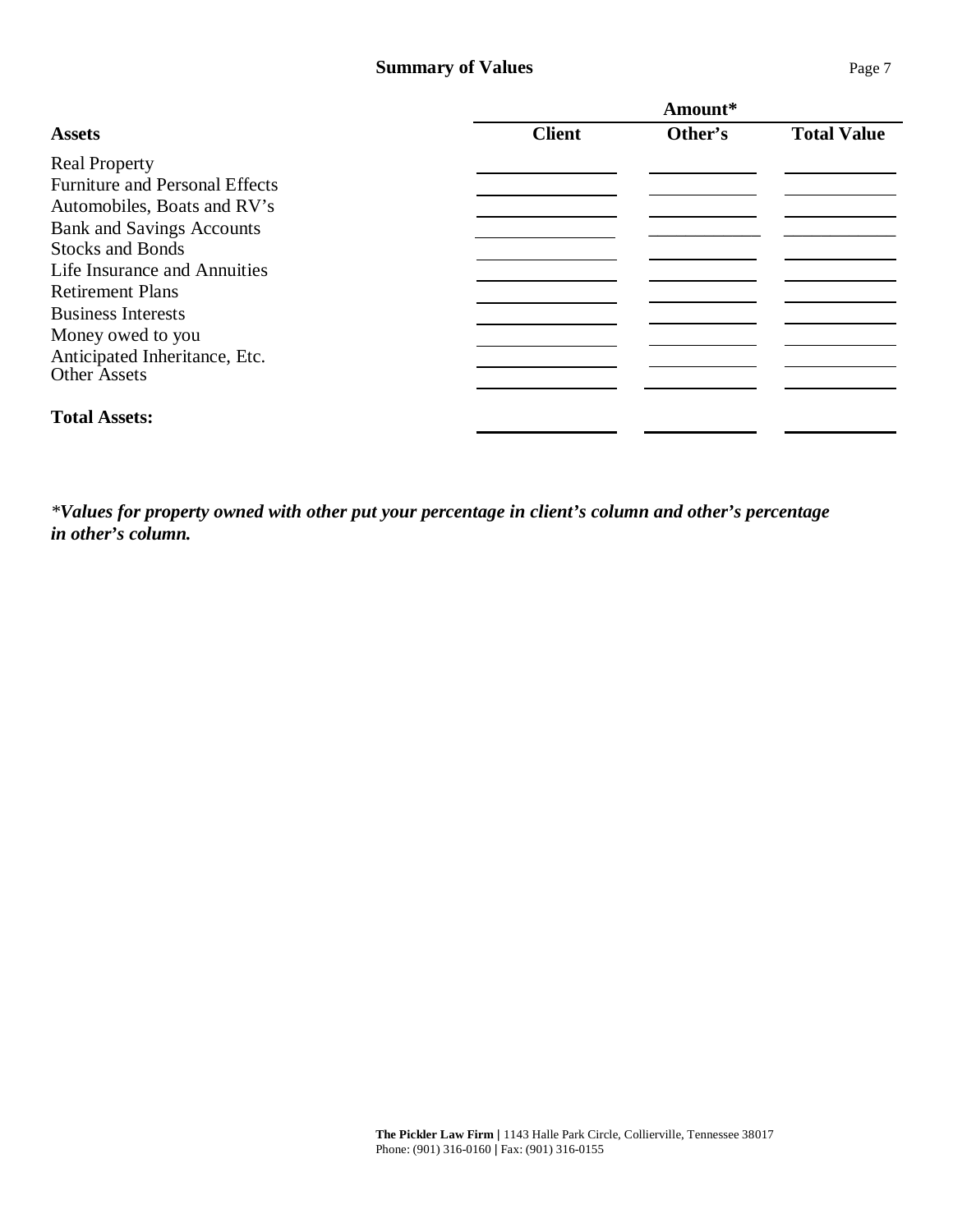# **Design Information**

#### **PERSONS TO ACT FOR YOU:**

| GUARDIAN FOR MINOR CHILDREN: If you have any children under the age of 18, list in order of preference who you<br>wish to be guardian.                  |                                                                                                                                              |
|---------------------------------------------------------------------------------------------------------------------------------------------------------|----------------------------------------------------------------------------------------------------------------------------------------------|
| <b>Name and Address</b>                                                                                                                                 | Relationship                                                                                                                                 |
| INITIAL TRUSTEE(S): Usually you will be the Trustee of your own trust. Allows you to control all of your assets as<br>before.                           |                                                                                                                                              |
| <b>Name and Address</b>                                                                                                                                 | Relationship                                                                                                                                 |
| <b>DISABILITY TRUSTEE:</b><br>you with regard to your property and assets?                                                                              | If you were unable to make decisions for yourself, who would you want to make decisions for                                                  |
| <b>Name and Address</b>                                                                                                                                 | Relationship                                                                                                                                 |
| <b>DEATH TRUSTEE:</b><br>desired, management of property for your beneficiaries?<br><b>Name and Address</b>                                             | After your death, who do you want carrying out your instructions, for distribution to and, if<br>Relationship                                |
| <b>POWER OF ATTORNEY:</b><br>those decisions for you?<br><b>Name</b>                                                                                    | If you were unable to make financial decisions for yourself, who would you want to make<br>Relationship<br><b>Instructions or Guidelines</b> |
| Do you want to authorize your Financial Agent to make gifts on your behalf during any period of time you are<br>incapacitated?<br>Yes<br>N <sub>o</sub> |                                                                                                                                              |
|                                                                                                                                                         |                                                                                                                                              |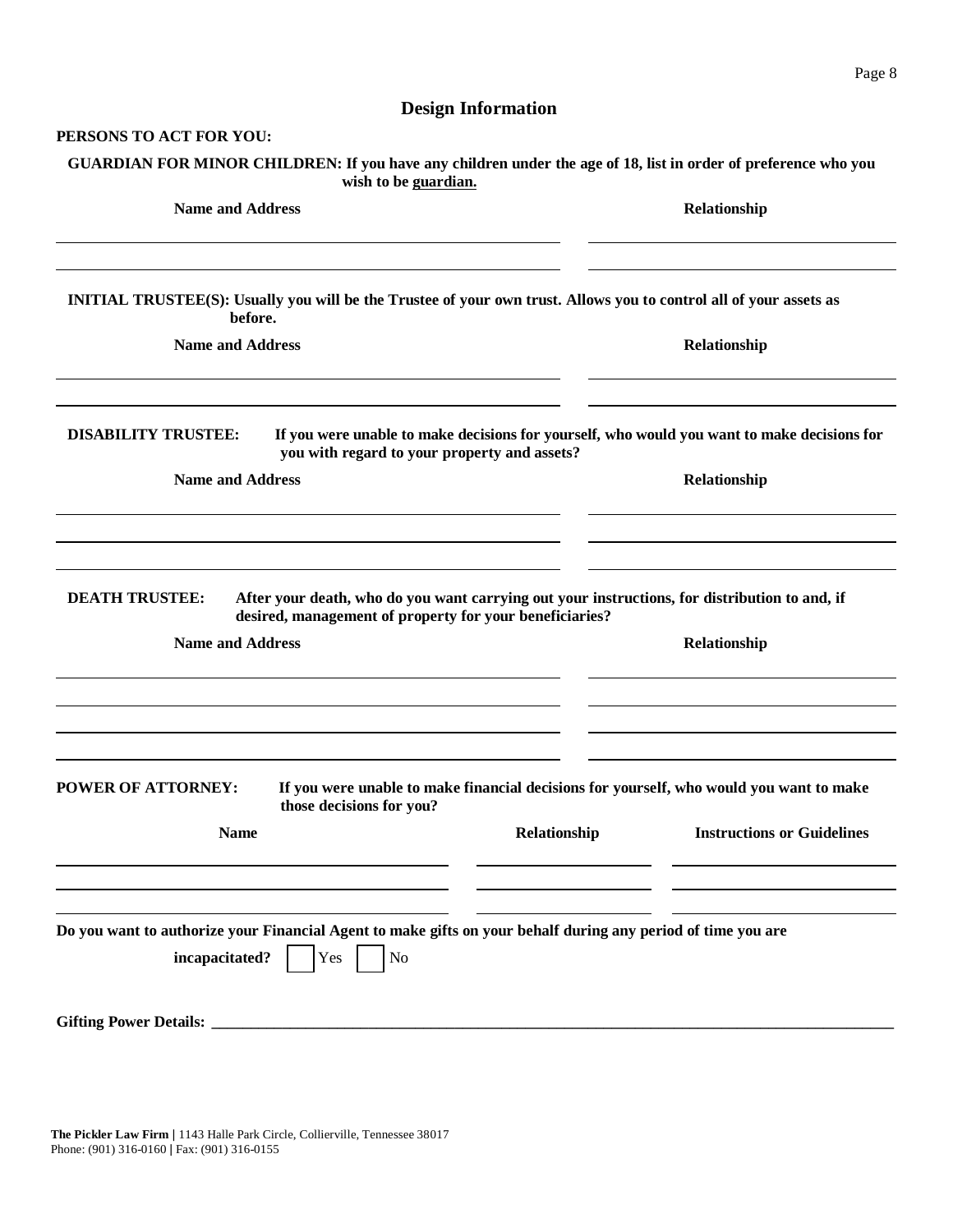| <b>LIVING WILL:</b>              | Do you want to provide that the moment of your death not be unnecessarily prolonged by<br>artificial means or measures? ______ Do you want to provide that your organs and tissues should be<br>made available for transplant purposes? __ |                              | Page 9                            |
|----------------------------------|--------------------------------------------------------------------------------------------------------------------------------------------------------------------------------------------------------------------------------------------|------------------------------|-----------------------------------|
| <b>HEALTH CARE:</b>              | If you were unable to make decisions for yourself, who would you want to make decisions for you<br>with regard to your medical treatment?                                                                                                  |                              |                                   |
|                                  | <b>Name</b>                                                                                                                                                                                                                                | Relationship                 | <b>Instructions or Guidelines</b> |
| than nursing home?               | Do you want to authorize your Medical Agent to take whatever steps are necessary to keep you in a personal residence rather<br>Yes<br>N <sub>o</sub>                                                                                       |                              |                                   |
| arrange for voluntary admission? | Do you want to provide that upon certification by 2 physicians of need for psychological or substance treatment, Agent may<br>Yes<br>N <sub>0</sub>                                                                                        |                              |                                   |
| consideration to:                | In making distributions during any period of time the client is incapacitated; the successor Trustee shall give primary                                                                                                                    |                              |                                   |
|                                  | Your needs and then the needs of others dependent upon you.                                                                                                                                                                                |                              |                                   |
|                                  | Your needs and the needs of others dependent upon you equally                                                                                                                                                                              |                              |                                   |
|                                  | <b>DISTRIBUTIONS OF PERSONAL PROPERTY AND SPECIFIC GIFTS</b>                                                                                                                                                                               |                              |                                   |
|                                  | USE OF PERSONAL PROPERTY MEMORANDUM: Do you want to provide that your personal property will be<br>distributed pursuant to a written list you may prepare later?                                                                           | Yes<br>N <sub>o</sub>        |                                   |
|                                  | Any property not listed on the memorandum should be distributed to:<br>Children equally.                                                                                                                                                   | To the balance of the trust. |                                   |
|                                  | Other named individuals. List on next line.                                                                                                                                                                                                |                              |                                   |
|                                  | <b>SPECIFIC GIFTS:</b> List any specific gifts of real estate or cash gifts you wish to make to either individuals or charities.                                                                                                           |                              |                                   |
|                                  | <b>Individual or Charity</b>                                                                                                                                                                                                               |                              | <b>Amount or Property</b>         |
|                                  |                                                                                                                                                                                                                                            |                              |                                   |
|                                  |                                                                                                                                                                                                                                            |                              |                                   |
|                                  |                                                                                                                                                                                                                                            |                              |                                   |

**\_\_\_\_\_\_\_\_\_\_\_\_\_\_\_\_\_\_\_\_\_\_\_\_\_\_\_\_\_\_\_\_\_\_\_\_\_\_\_\_\_\_\_\_\_\_\_\_\_\_\_\_\_\_ \_\_\_\_\_\_\_\_\_\_\_\_\_\_\_\_\_\_\_\_\_\_\_\_\_\_\_\_\_\_\_\_\_\_\_\_\_\_\_\_\_** 

**\_\_\_\_\_\_\_\_\_\_\_\_\_\_\_\_\_\_\_\_\_\_\_\_\_\_\_\_\_\_\_\_\_\_\_\_\_\_\_\_\_\_\_\_\_\_\_\_\_\_\_\_\_\_ \_\_\_\_\_\_\_\_\_\_\_\_\_\_\_\_\_\_\_\_\_\_\_\_\_\_\_\_\_\_\_\_\_\_\_\_\_\_\_\_\_**

**\_\_\_\_\_\_\_\_\_\_\_\_\_\_\_\_\_\_\_\_\_\_\_\_\_\_\_\_\_\_\_\_\_\_\_\_\_\_\_\_\_\_\_\_\_\_\_\_\_\_\_\_\_\_ \_\_\_\_\_\_\_\_\_\_\_\_\_\_\_\_\_\_\_\_\_\_\_\_\_\_\_\_\_\_\_\_\_\_\_\_\_\_\_\_\_**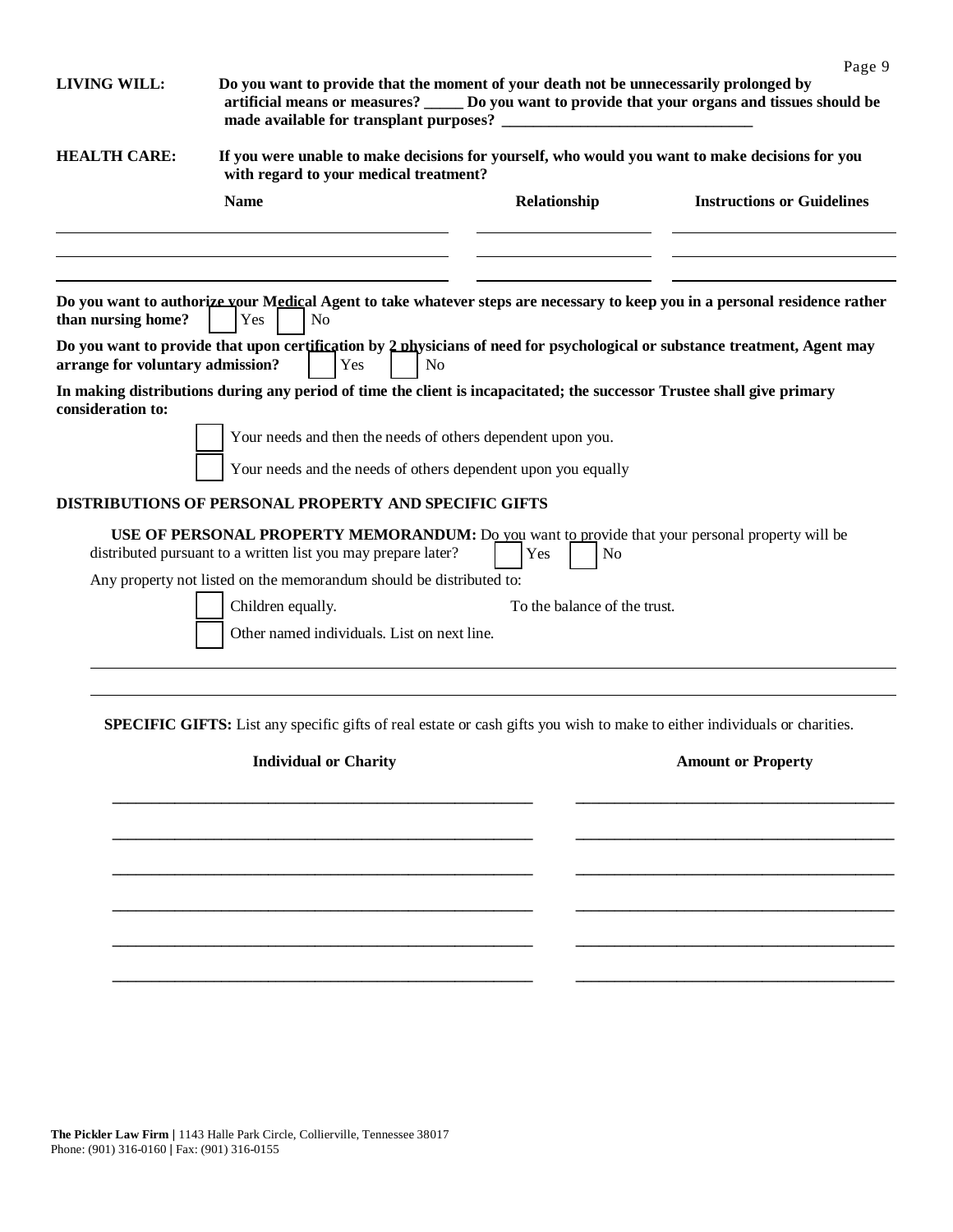#### **DIVISION OF BALANCE OF MY PROPERTY UPON MY DEATH**

**DIVIDE EQUALLY BETWEEN MY CHILDREN AND THE DESCENDANTS OF ANY DECEASED CHILDREN DIVIDE AMONG NAMED INDIVIDUALS and/or CHARITIES:**

#### **HOW AND WHEN TO DISTRIBUTE MY PROPERTY:**

#### **DISTRIBUTE OUTRIGHT TO MY BENEFICIARIES**

**STRUCTURED TRUST:** You determine how long the property is to remain in trust. During the period of time the property is held in trust it is available to the beneficiary for needs (health, education and maintenance). You may give written instructions to the trustee outlining guidelines to be followed in determining the beneficiary's needs. You may provide for a staggered distribution of principal; i.e. 1/3 at age 30 and balance at age 40. You decide who will manage the property and to carry out your distribution instructions. Does the beneficiary have a right to be a cotrustee and/or choose his or her own cotrustee? You decide how the trust is designed. List your desires:

**The Pickler Law Firm** | 1143 Halle Park Circle, Collierville, Tennessee 38017 Phone: (901) 316-0160 | Fax: (901) 316-0155